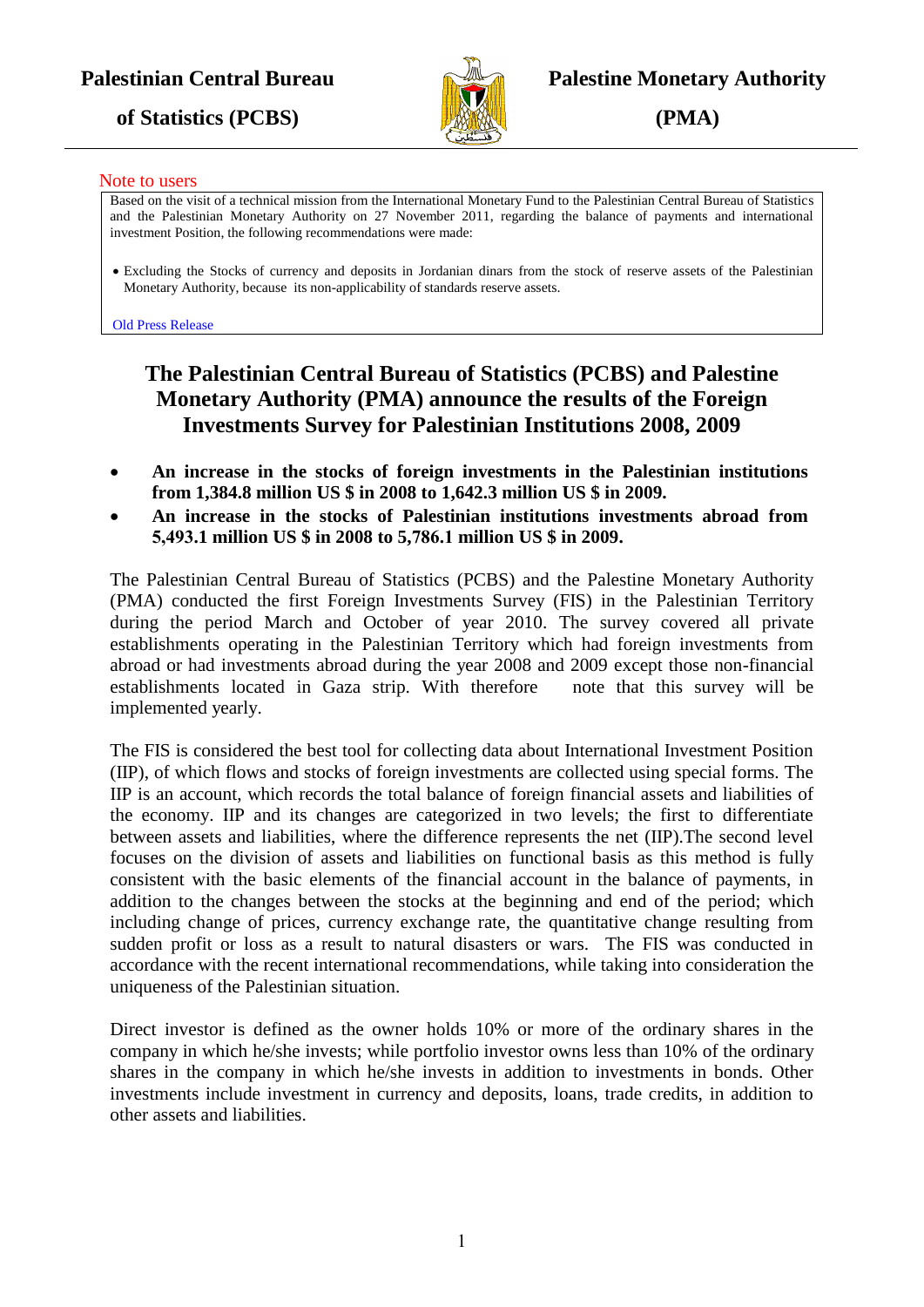

The results of the survey revealed that the total stocks of foreign investments in Palestinian institutions had amounted to  $1,642.3$  million US \$ by the end of 2009 and that marks an

increase by 18.6% compared with the year 2008. This includes Foreign Direct Investment, Portfolio Investments, and Other Investments that include the stocks of Palestinian deposits abroad, trade credits and loans extended to non-residents.

Stocks of Foreign Direct Investment in the Palestinian institutions had amounted to 1 151 3 million US \$ in 2009; an increase of 29.6% compared with the year 2008.

The results also indicated that the stocks of foreign portfolio investment (investment in less than 10% of equity share and investments in debt securities) in the Palestinian institutions amounted to 394.4 million US  $\frac{1}{2}$  in 2009; an increase of 20.7% compared with the year 2008.

The other foreign investments in the Palestinian institutions had amounted to 90.6 million US  $\$$  and that marks a decrease by 45.1% compared with the year 2008. Other foreign investments include the stocks of deposits for non-resident which amounted to 73.8 million US \$, with a decrease of 50.4% compared with the year 2008, in addition to debt and long term loans borrowed form non-resident which amounted to 16.7 million US \$; with an increase of 1.8% compared with the year 2008. where, this survey will be implemented yearly.

The results also showed that the total of the Palestinian institutions investments abroad amounted to  $5,786.1$  million US  $\frac{1}{5}$  by the end of 2009, with an increase of  $5.3\%$  compared with the year 2008. These investments include Palestinian direct investment abroad, Palestinian portfolio investments abroad, and other investments abroad (deposits for Palestinian institutions abroad, the loans lent to non-residents, the prepayment to nonresidents and trade credits, in addition to the Palestinian reserve assets). The results of the survey indicated that stock of foreign direct investments (FDI) abroad of the Palestinian institutions amounted to 457.6 million US \$; an increase of 17.5% compared with the year 2008.

The stocks of portfolio investment abroad of Palestinian institutions amounted to 686.3 million US  $\$ ; with an increase of 71.3% compared with the year 2008. While the other investments abroad had amounted to 4,146.8 million US \$. The other investments abroad comprises stocks of Palestinian institutions deposits abroad (amounted to 3,437.3 million US \$), loans lent to non-residents (amounted to 147.9 million US \$ with an increase of 14.1% compared with the year 2008), prepayments to non-residents (amounted to 36.0 million US \$ with a decrease of 55.3% compared with the year 2008), in addition to the trade credits and others (amounted to 522.8 million US \$ with an increase of 173.7% compared with the year 2008).

The stocks of the Palestinian Reserve Assets related to PMA also amounted to 495.4 million US in 2009.